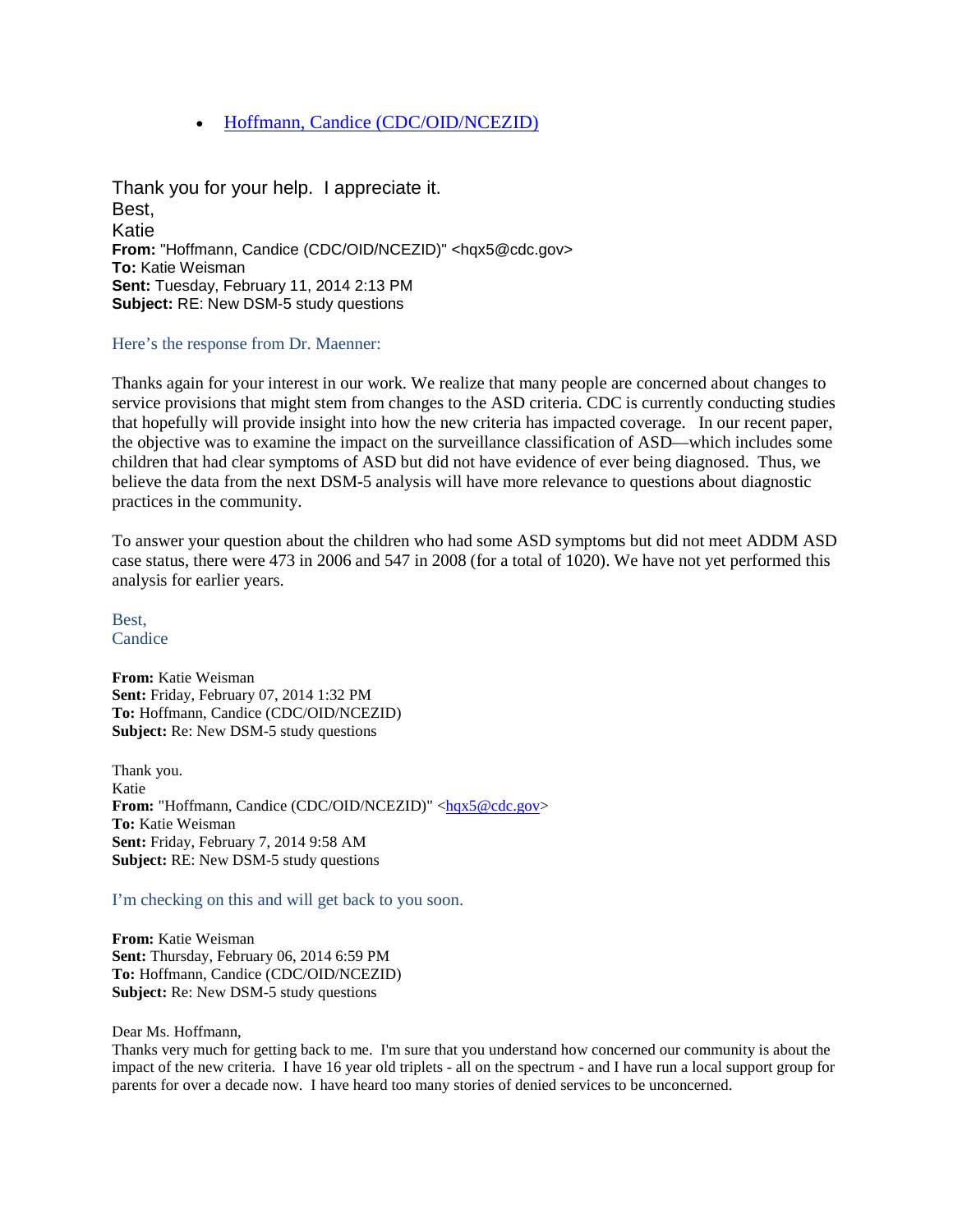Is it possible to get an answer to my question about how those 1020 children were distributed over the two years and whether there were similar cohorts in previous reporting years? It partially addresses the question of how changes in diagnostic practices have changed over time - particularly as the higher-functioning kids are concerned. I would think that information would be readily available.

Best, Katie Weisman

**From:** "Hoffmann, Candice (CDC/OID/NCEZID)" <hax5@cdc.gov> **To:** "Katie Weisman" **Sent:** Thursday, February 6, 2014 3:55 PM **Subject:** RE: New DSM-5 study questions

Dear Ms. Weisman,

I'm a press officer in CDC's National Center on Birth Defects and Developmental Disabilities. Thanks for reaching out to us, and I'm sorry for the delay in getting back to you. Below is Dr. Maenner's response to your questions. Please let me know if you have any follow-up questions.

Thank you for your interest in our article and for your questions. We understand your concerns in terms of how the new DSM-5 criteria for autism spectrum disorder (ASD) might impact service eligibility; however, this study was not designed to address this issue. In our study, we analyzed data collected through CDC's Autism and Developmental Disabilities Monitoring (ADDM) Network. Specifically, we looked at information from health and education records from 2006-2008. DSM-5 was not in use during this time frame. As doctors and other clinicians start using the DSM-5 criteria, they might diagnose ASD using new or revised tools or they might document symptoms differently. These changes in everyday community practice could offset the DSM-5's effect on ASD prevalence estimates. We are working on additional studies to better understand the 'real-world' impact of the DSM-5 ASD criteria.

Thank you for your question about the 1020 children in our study that did not meet ADDM Network ASD case definition. Very few of these children had a diagnosis or suspicion of PDD-NOS or ASD documented in their records. These children did have documentation of some behaviors consistent with ASD—often accumulating over several years and multiple evaluations—but those documented behaviors were not sufficient to meet the standardized ADDM ASD case definition. Hypothetically, if this group of children who did not meet ADDM ASD case definition were included, it would not change the overall trends over time or site-tosite differences in ASD prevalence.

The ADDM Network clinician reviewers determine whether children meet the ADDM Network ASD case status. They do not diagnose children with alternate conditions if they do not meet the ASD criteria. Children that do not meet the ADDM Network ASD case status were given a variety of diagnostic labels by community professionals: ADHD, speech or language delays, intellectual disabilities, and other mood or behavioral disorders. At the time we did the study, we did not believe that we could reliably capture the criteria for Social Communication Disorder (SCD) using the behavioral information systematically collected by the ADDM Network, but we plan to revisit this question once we have a better understanding of how children are diagnosed with SCD.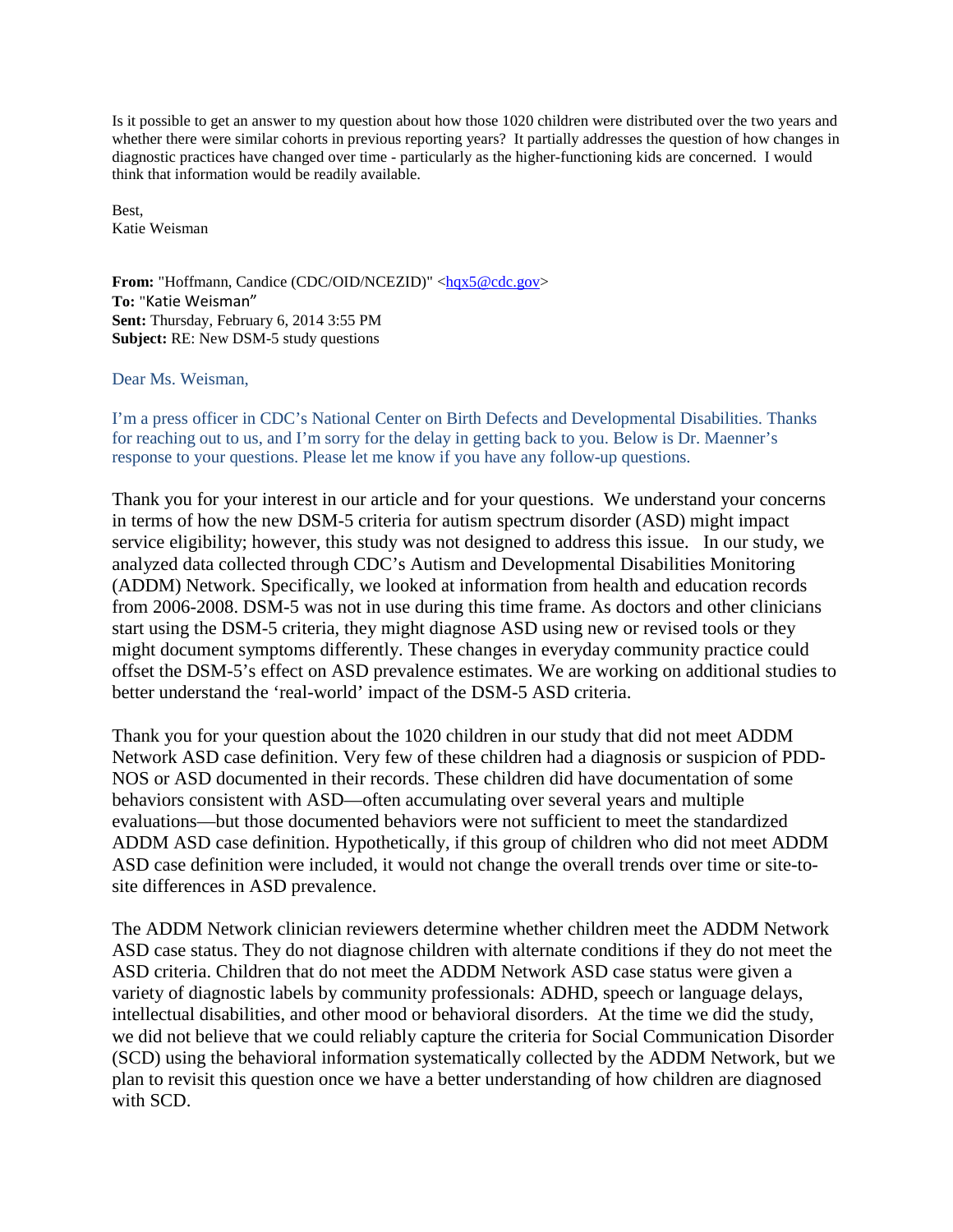There were 304 children that met DSM-5 criteria but did not meet current ADDM ASD case status. In this analysis, this group represents the upper limit on potential cases "gained" with the new criteria. We included these 304 as part of the prevalence exercise, but these children were not reviewed by clinicians to determine DSM-5 ASD case status. It is likely that many would be classified as having another disorder—as they were for the current (DSM-IV based) ADDM Network methods. As we describe in the article, it would seem that the number of cases "lost" would outnumber the cases "gained" under DSM-5 criteria, but the present-day ratio of cases lost vs gained remains to be seen.

Thanks again for your interest in our work.

## **Candice Burns Hoffmann**

Press Officer (on detail) National Centers on Birth Defects and Developmental Disabilities Centers for Disease Control and Prevention Phone: 404-498-3968 Email: [hqx5@cdc.gov](mailto:hqx5@cdc.gov)

**From:** Katie Weisman **Sent:** Monday, January 27, 2014 2:37 PM **To:** Maenner, Matthew J. (CDC/ONDIEH/NCBDDD) **Subject:** New DSM-5 study questions

Dear Dr. Maenner,

I am reading, with interest, your new study from JAMA Psychiatry. I spent an extensive amount of time in 2012 and 2013 reading all the literature about the development of the DSM-5 criteria for ASDs and wrote an analysis for parents in May of 2013 which I presented at the Autism One Conference in Chicago (attached). I had several phone calls with Dr. Swedo about the community's concerns about the impact of the new criteria and spoke to Dr. Volkmar about his impressions as well. Unfortunately, it looks like the concerns are starting to pan out. I projected at least a 20% drop based on all the studies I read and your new work reports a similar drop.

I am starting to hear reports in NYS that insurance companies are requiring children to be reevaluated using the DSM-5 criteria to determine continued eligibility for coverage of therapies. So far, we have not been able to update our insurance legislation to include both definitions. As a parent of triplets on the spectrum and chair of a local parent support group, this is a hot topic right now. I appreciate your team doing this analysis as a starting point.

I do have a few questions regarding the details of the paper if you could possibly answer them:

1) I had not seen in any previous ADDM reports that there were PDD-NOS eligible children who were not included as cases (the 1020). Is it possible for you to give me a breakdown of how many of those children were in each of the 2006 and 2008 surveillance cohorts either in